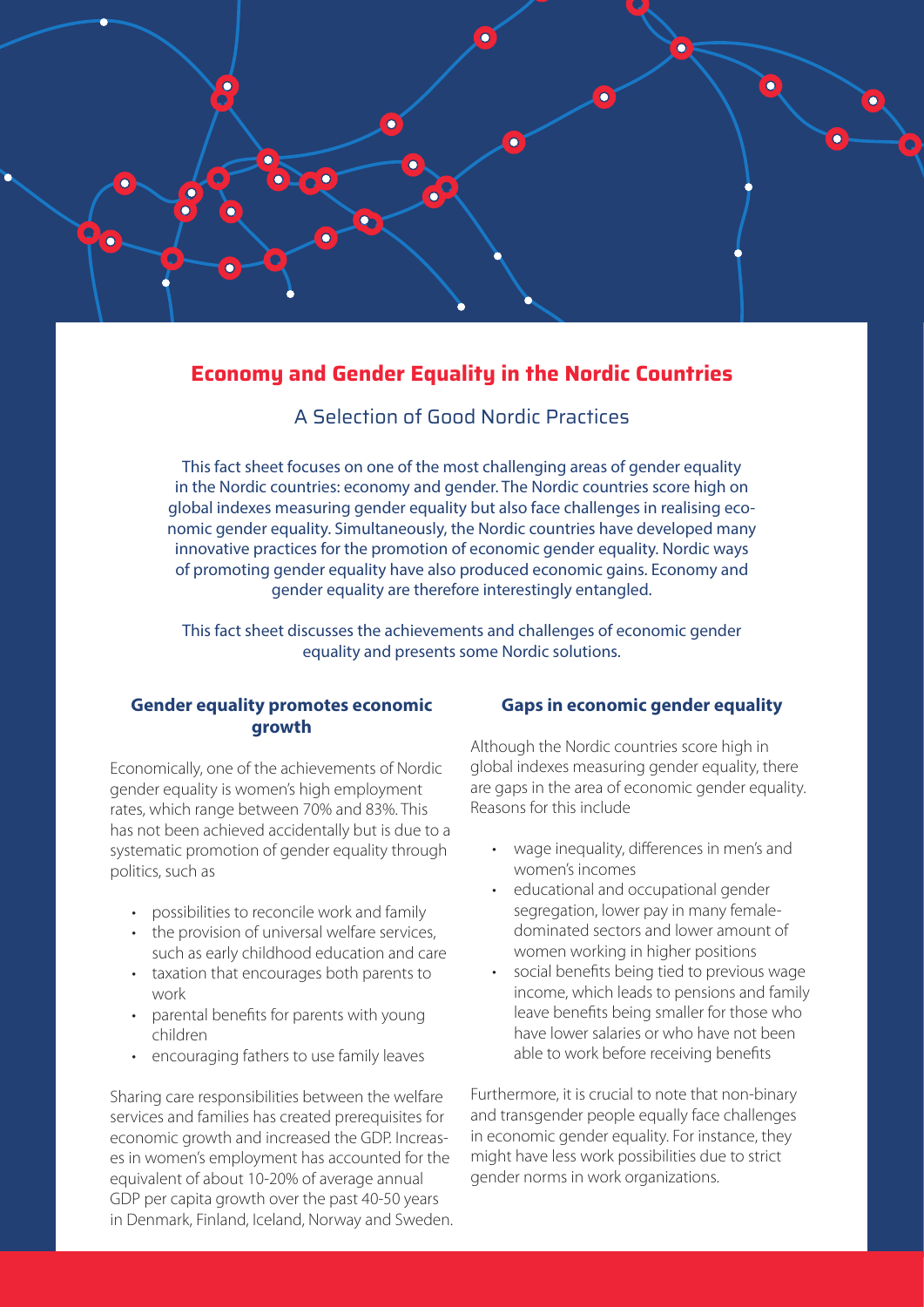# A selection of Nordic solutions to promote economic gender equality

### Sweden: Gender budgeting

In Sweden, the gender analysis of income distribution is conducted as a part of preparing new state budget proposals. The analysis implies examining changes in taxation, benefits and publicly funded welfare services from the gender perspective. Sweden is the only European country implementing gender analysis of income distribution that is included in the government budget proposal itself. In addition, the Swedish government report on economic gender equality includes analysis on

- average market incomes and disposable incomes of men and women
- the amount of taxes men and women pay
- the amount of different benefits men and women receive on average

It is mandatory to carry out gender impact analysis throughout the process of preparing new budget proposals, with instructions included in the annual budget circular. The analysis is based on sex-disaggregated data and on a set of questions. The gender equality analysis relies on the national gender equality goals. Thus, government officials carrying out the analysis on the impact of budgetary proposals have a clear understanding of the notion of gender equality in Sweden. Further, sex-disaggregated data is available in Sweden, which enables adequate analysis of the gender impact of public budgets.

### Iceland: Equal Pay Standard

Since the beginning of 2018, the Icelandic Act on Equal Status and Equal Rights of Women and Men has mandated employers with 25 or more employees to prove that they pay equal wages to men and women. In implementing the Act, it is mandatory for employers to adopt the Equal Pay Standard. This set of rules and guidelines advises them to analyse the pay structure within their organisation. The analysis then reveals whether or not men and women are paid equal wages for the same or equal value of work.

An organisation adopting the standard would start with an assessment of its current pay policies, classify jobs according to equal value and conduct wage research on the basis of that classification.

Further, an organisation would then formalise policies and processes related to pay decisions.

According to the Act, employers failing to obtain a certificate through the usage of the Equal Pay Standard on time have to pay daily fines. In addition, employers need to renew their equal pay certification every three years.

### **Future of Work**

Technological progress and social innovations together with changes such as environmental sustainability, migration, aging of the population in developed countries, robotics, artificial intelligence as well as the sharing and gig economies will all affect the future of working life.

It is important to analyse how these changes impact on terms of employment and working conditions in sectors with mainly women or men. How will jobs in the female-dominated social and health sector change? How will jobs in the male-dominated ICT sector change? What type of gendered polarization can occur if the emerging new jobs are either well-paid specialist jobs or low-paid precarious jobs? In addition, policymakers' reactions to changing ways of working can have various gendered impacts. If the Nordic governments choose to influence future terms of employment through regulation, it would be important to focus equally on securing terms of employment both in the female and male-dominated sectors.

Changes in working life might mean that welfare services and different benefits need to be adjusted to comply with the new type of working conditions. One way of smoothing the effect of precarious working conditions is to develop the benefit system to better support a variety of people in different precarious work situations.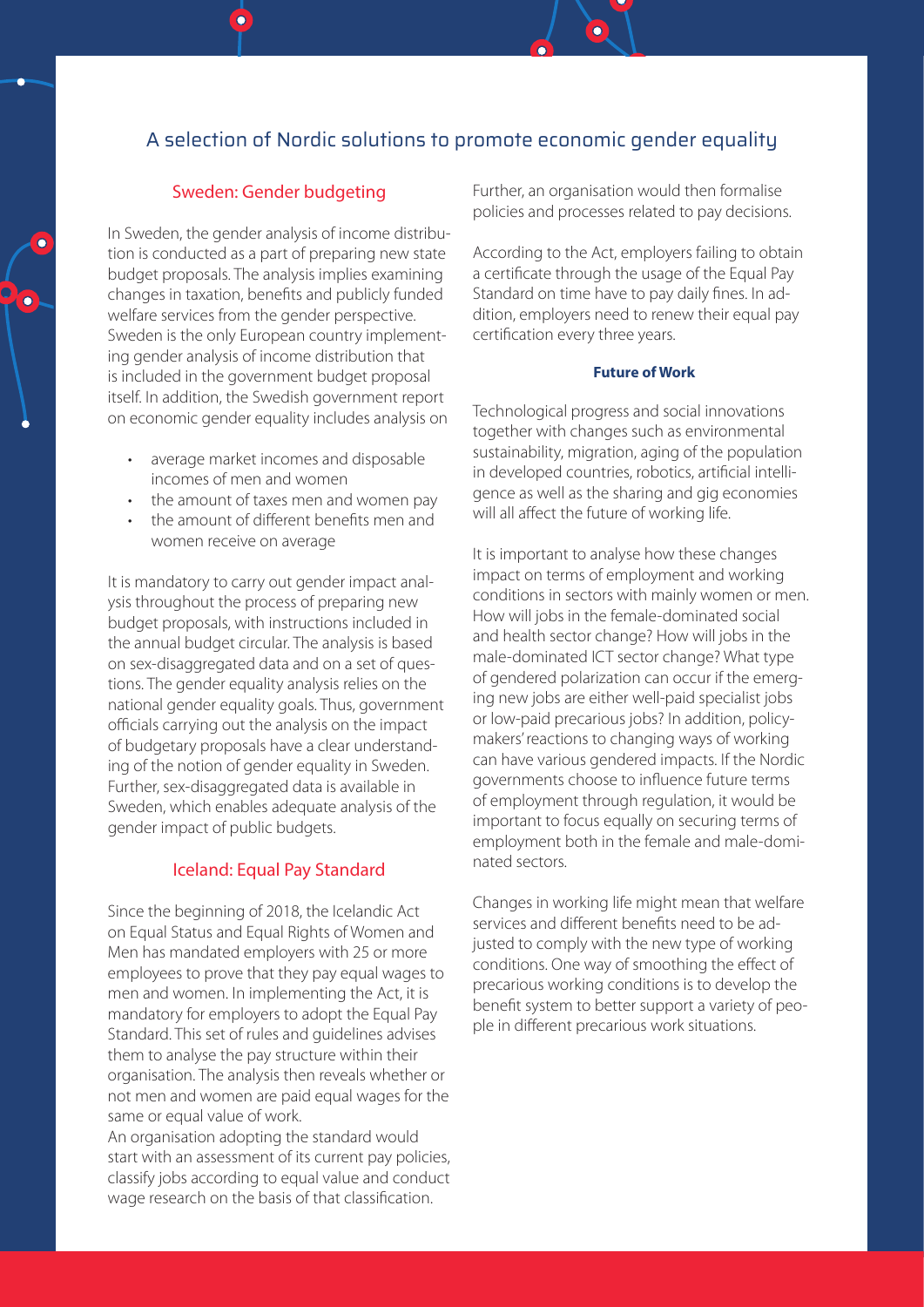## A selection of Nordic work-related gender solutions

## Denmark: Active labour market policies combined with good childcare policies

In Denmark, unemployed parents have favourable chances to return to work due to available childcare and opportunities for training. The activating childcare policies include availability of parental leaves, high usage of childcare services by all young children, good primary school schedules and out-of-school services after school days. The idea is that the childcare policies allow parents to work full-time.

Simultaneous examination of the activation actions and childcare policies is crucial for designing a holistic system that encourages parents to work. Childcare policies should meet the needs of parents working full-time. In addition, childcare services have to be available to parents not working full-time, making it possible for them to accept work quickly. The best way of encouraging the usage of childcare services is to provide high-quality early childhood education and care for all children.

## Norway: Recognizing newcomers' credentials, including women's credentials

In Norway, the introductory program for recently arrived refugees does not offer specific actions for women but is flexible and based on individuals' needs. The program consists of language teaching, education about Norwegian society and actions for preparing newcomers to the labour market. During the program, participants can apply to get their skills tested and their credentials recognised in Norway. The participants' previous work experience and education are also mapped.

After the introductory program, there are local projects targeting, for instance, newcomer women staying at home. A local project called Jobbsjansen (chance for a job) offers possibilities to participate in activities such as further language teaching, vocational courses and health promotion activities. Participants can also study for primary school diplomas or for vocational secondary education diplomas. The program lasts two years, with the opportunity for one or two years' extension.

### Finland: Structures for discussion and dialoque on gender equality

Nordic societies place a special emphasis on discussion and dialogue. Finland has a long tradition of providing arenas for cross-party cooperation on gender equality. There are stable structures for dialogue between different actors, including all political parties and different non-governmental organizations as well as social partners.

The width and continuity of the dialogue on gender equality is especially promoted via the Council for Gender Equality (TANE). The members of the council are nominated by all parliamentary parties, including those parties that are not currently in the government. In addition, advisory members represent non-governmental organizations working for gender equality, including both women's and men's organizations and the national LGBT organization. Together, members of the council draft proposals and provide statements to develop legislation and other measures that affect gender equality. Research on gender equality also has an important role in the Council for Gender Equality. The council provides a forum to discuss findings regarding gender equality, and promotes the utilisation of relevant research findings in policymaking. In Finland, this continuous dialogue between different parties is a great strength for development of gender equality policies.